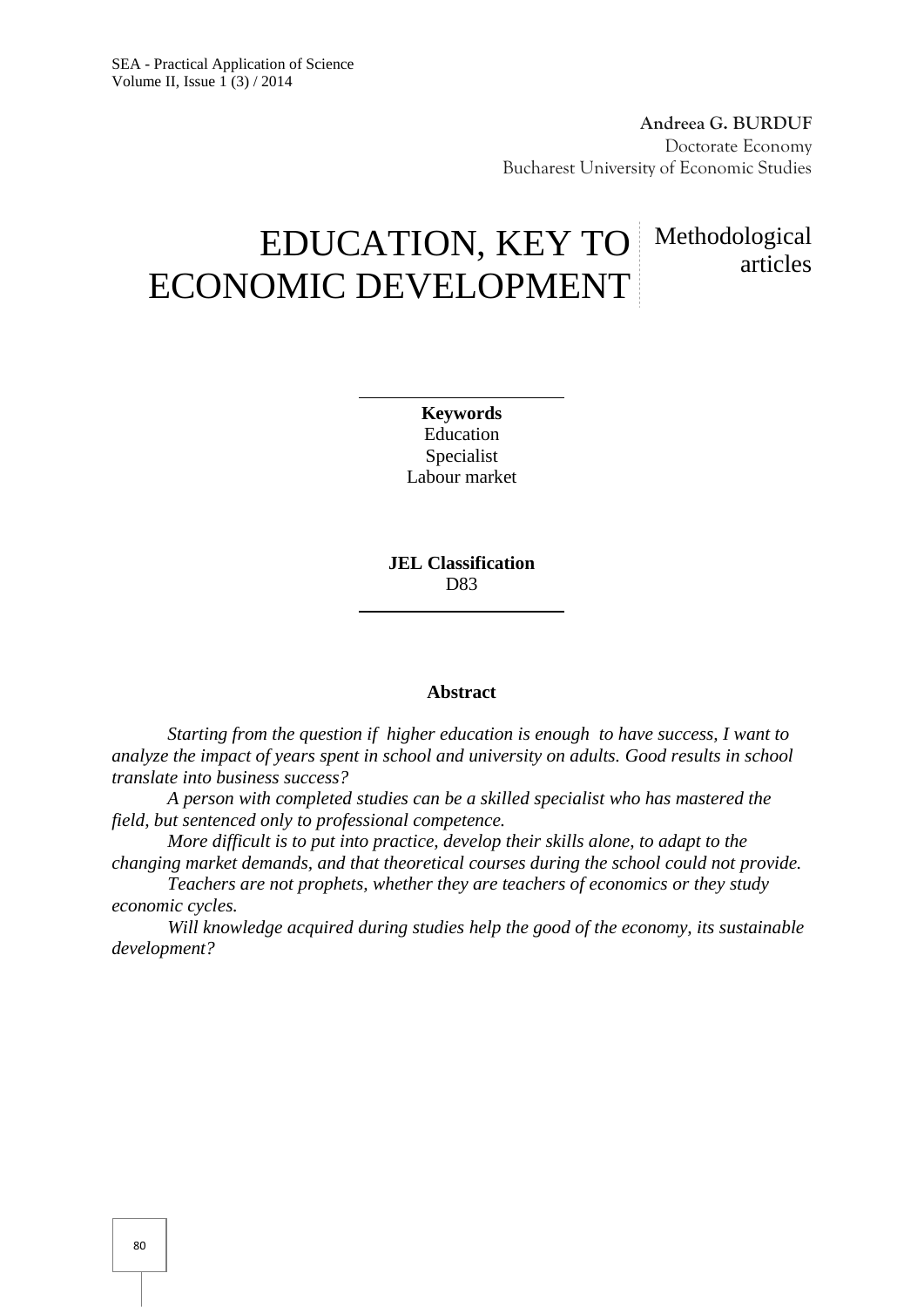## **1. Introduction**

Practice shows that, at graduation, young people are faced with employers who need immediate results from them.

Career counseling helps the individual to find a compatible occupation throughout his career to learn to continuously develop their skills and adapt to changes that may occur in the professional trajectory.

The role of counseling and vocational guidance is to develop knowledge and skills required for effective career management(Ciucur D., 1996).

The current economic climate has resulted in an extremely flexible and unpredictablelabor market (Ailenei D., 1999). This has made the gap between supply and demand greater (Dobrota N., 1999).

Unfortunately, in many universities, vocational guidance and counseling centers do not take concrete actions to inform and support their students.

## **2. Statistics**

The percentage of graduates has increased steadily in Romania since 2004. The same trend has been increasing also at European level, our country still has a considerable gap reaching the UE average (UE - 32,3%; RO – 16,8%) (Ministerul Educației Naționale, www.edu.ro).

Despite the upward trend, it is unlikely that Romania will reach 2020 target of 40% of higher education graduates. Fiscal Strategy sets, according to the values assumed by Romania in the Europe 2020 strategy, to increase the share of tertiary education graduates from 17.61% in 2010 to 20,25% in 2013 (Institutul Român de Educație a Adulților, www.irea.ro).

In our country, "The National Development Plan 2007-2013" proposed by the government establishes the problem of labor market integration of young people as a priority action given the rising unemployment rates (Boboc I., 1997).

Government documents correlate the labor market integration of young people with the education system's ability to provide relevant skills and qualifications adapted the market(Guvernul României, www.gov.ro).

World Bank (World Bank, www.worldbank.org) provides data reports. As seen in Figure 1 - GDP Values providean overview of the global economy.

As seen in Figure 2 - Adjusted Net Enrollment rate, despite the low standingof Romania, romanian schools produce graduates with good quality education, or big companies would have not continued investments in Romania.

Romanian government will implement a pilot scheme of 'youth guarantee', with a target group of 5,000 high school graduates who were not admitted to the baccalaureate to increase opportunities for employment, financed from European funds .

Implementation of this pilot schemewillallow efficient identification of a set of measuresadapted to the national specific, on

whichwillbeprojectedyouthguaranteesche me 2014-2020.

Governmentconsidersthat the financed by the SectorialOperational Programme HumanResourcesDevelopment,

willcontribute to maximizetheuse of funding in line with the EU Council Recommendationfield, and increaseopportunities for young people to accesslabormarket.

#### **3. Why dohighschoolgraduateswantto studyabroad?**

Figures from 2010 show that the number of young people whostudyabroadis up to 35,000 students. (Ziarul Financiar, www.zf.ro).

Although data on the number of studentsthatgoabroaddiffersfromorganizati on to organization, estimations of the exact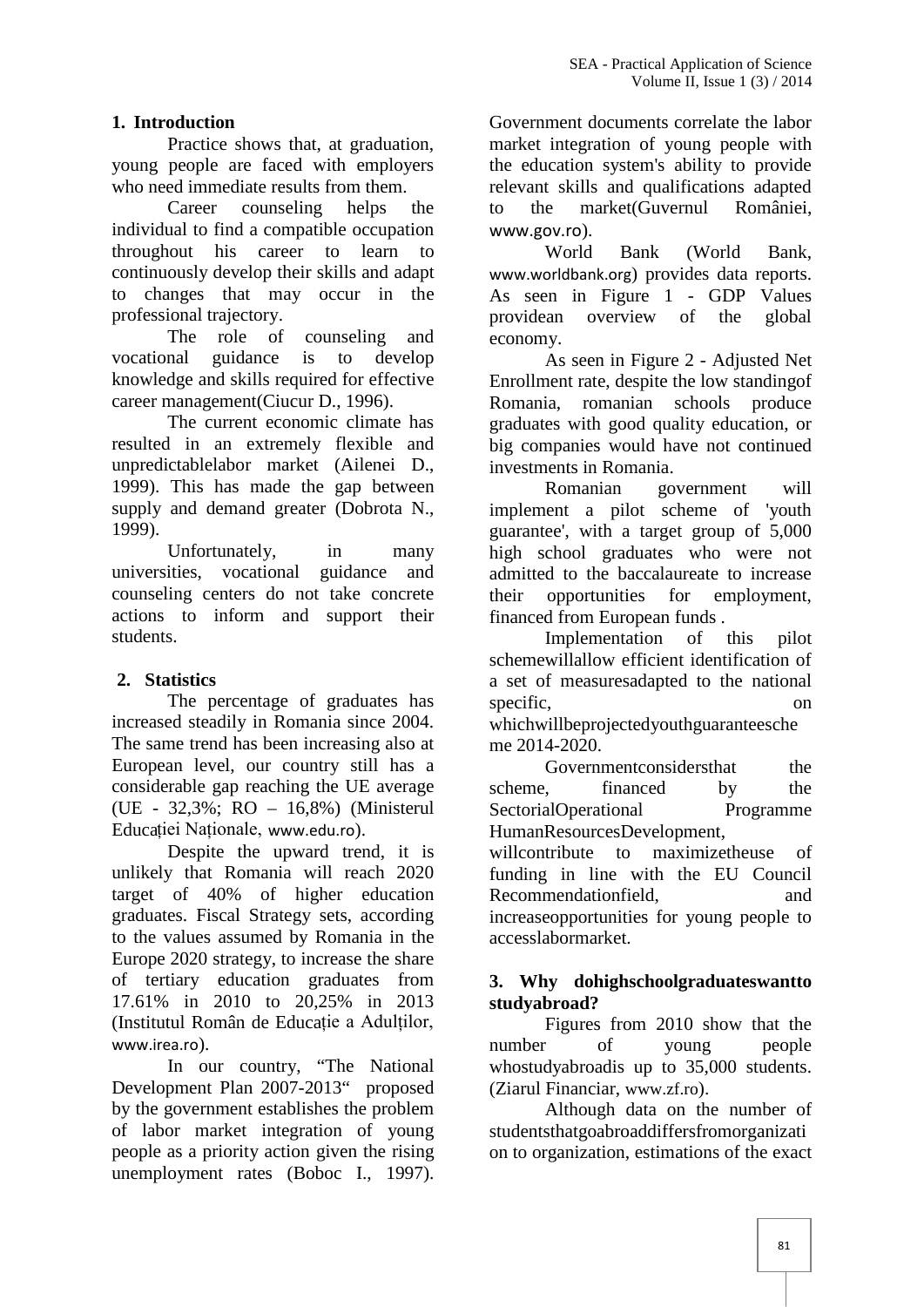number of thosewho have returned or plan to return to their country do not exist.

In this respect, the mostrecentstudy by theOverseasStudentsLeague shows thatonly28% of Romanianstudentswouldbewilling to return to Romaniatoform a family or take

on jobs.<br>Severalrepresentatives of major companiesparticipating in the job fairs have made the profile of the young peoplethatcanbeemployedimmediatelyafter graduating: active, volunteers or international scholarshiprecipients.

A studyconductedatajob fairshowsthat 90 percent of IT companies, for example, employtheirowninterns.

The minimum grade for a romanianstudent in the national tests to beeligible for a place in a british or danishuniversityis 8 or 8.5, eachschoolhavingdifferentselectioncriteria for candidates, based on the type of the program selected.

Top universitieswillalways look for very good studentsthat tend to beveryfocused on the research programs, that have the ability and desire to spend time in libraries to theorize on theirchosenfield of study. The increase in the number of candidates that study abroad is between 30% and 50% per year, which intensifies the competition given the short deadlines for application and the need to make quick and accuratedecisions. In the same time, the increase in interest of young romanians draws the attention of more and more u eliteforeignuniversitiesthatmake time for personal meetings withsudents and their parents. (Popescu C., 1996).

Some of the reasonsforyoung people to beincreasinglyinterested in studyabroad are quality and diversity of programsoffered by international universities.

However, the main reasonsinvoked for youngromanians to studyabroad are the closer relation between the educational and business environments, the opportunities

to put in practice the theory, but also the possibilities for better and fasterproffessionalrealization.

## **4.Conclusions**

A person with completed studies can be a skilled specialist who has mastered the field, but condemned to be only professional competent. Forming specialists requires also modeling the personality, behavior based on maturity and firmness of their actions. For this it is essential that the process is instructive and, at the same time, educational, in which the foundations of personality will develop gradually in the transition through life.

A fundamental requirement is that the teacher must be an educated individual, because one cannot teach someone to be something that he himself is not.

The mission of the education system is to ensure compatibility of its graduates with graduates trained in European higher education.

It is essential that the process be simultaneously instructive and an educational process in which the foundations of personality will develop gradually in the transition through life.

A fundamental requirement is that the educational process education makes himself to be educated, because education no one can form the personality that he himself does not have.

However, quality education involves a lot of money invested in people, programs, research, technology, education units.

Investing in education is necessary because economic and social development, development of education appear to progress the overall requirements of the company.

In the long term, education contributes to economic development of a country, stimulates progress and raise the standard of living of the population.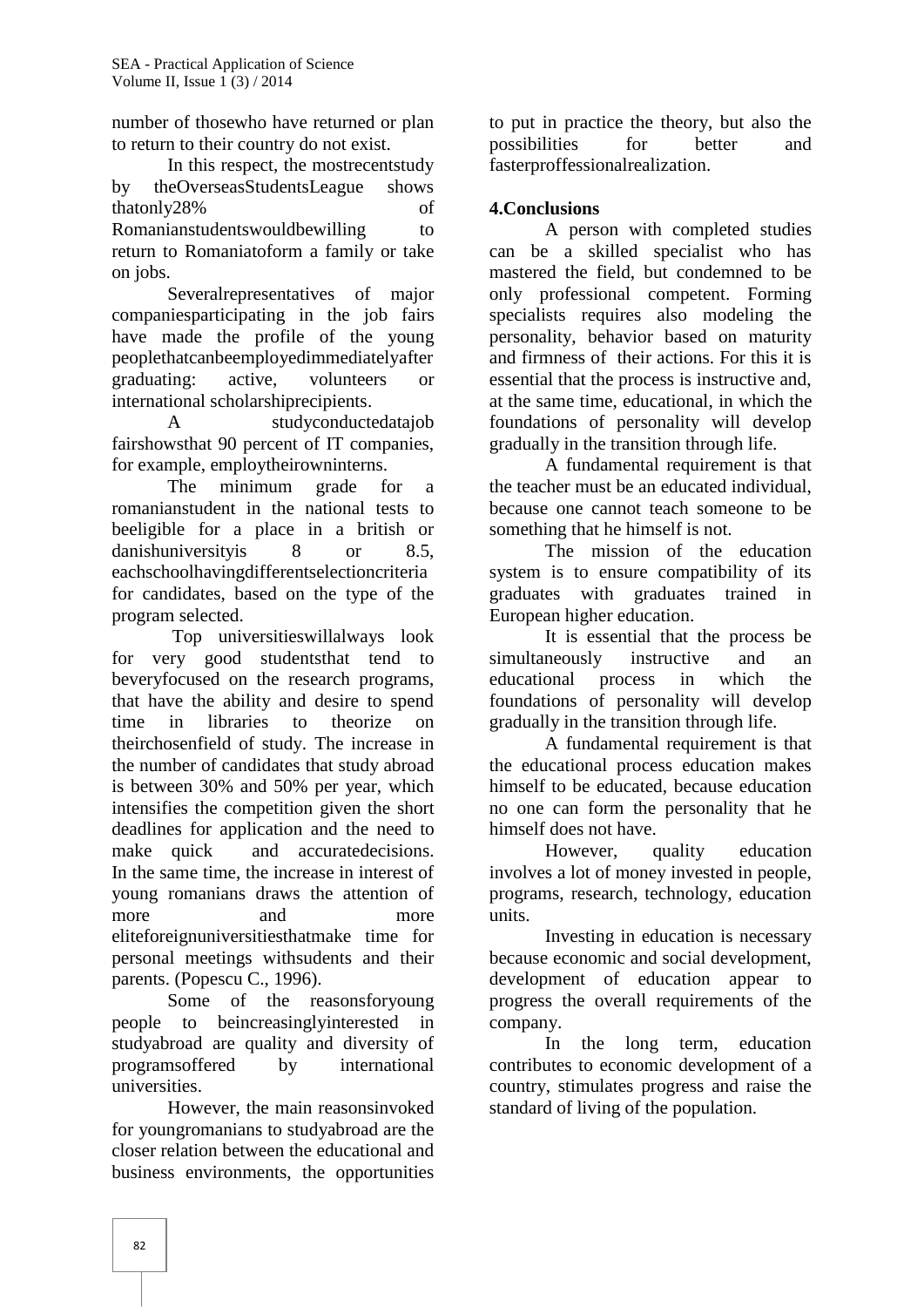#### **References:**

- [1] Ailenei D., (1999), *Pia a ca spa iu economic*, Editura Didactic i Pedagogic, Bucure ti
- [2] Boboc, I., (1997), *Studiul Pie ei for ei de munc* . Rela ia dintre cerin ele pie ei muncii  $i$  oferta educa ional prin Programul Phare *VET*, Editura Protector AS, Bucure ti
- [3] Ciucur, D., (1996), *Economia României şi Uniunea European*, Editura ASE,Bucure ti
- [4] Dobrota N.(1999) ,*Dicționar de economie*, Editura Economic, Bucure ți
- [5] Guvernul României, www.gov.ro
- [6] Institutul Român de Educație a Adulților, www.irea.ro
- [7] Ministerul Educației Naționale, www.edu.ro
- [8] Popescu C., (1996),*Tranziția la economia uman*, Editura Economic, Bucure ți
- [9] The World Bank, www.worldbank.org
- [10]Ziarul Financiar, www.zf.ro